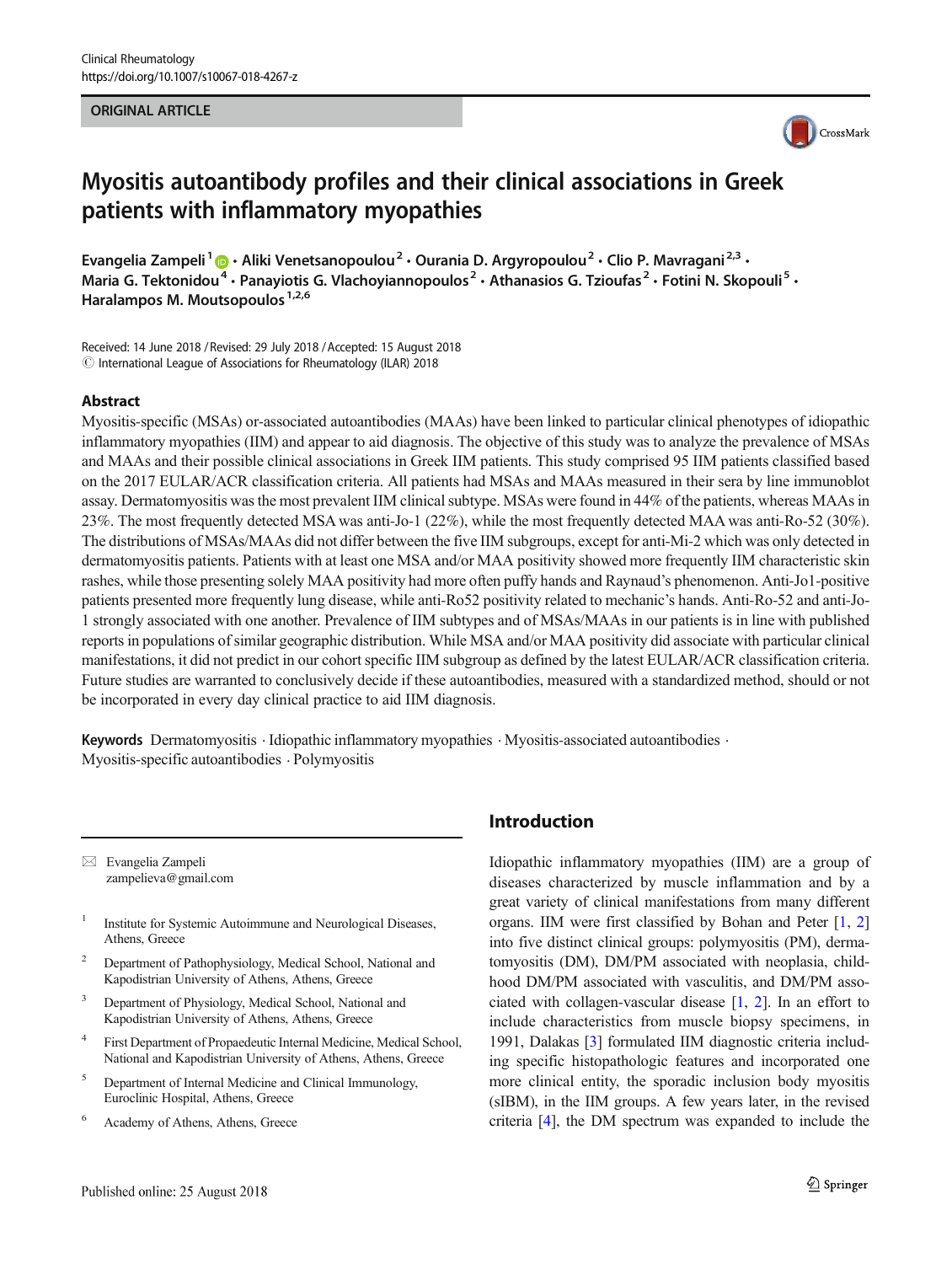amyopathic dermatomyositis (ADM). Since the description of different clinical subsets and the deeper understanding of IIM pathogenetic aspects, the discovery of autoantibodies that have been linked to specific IIM phenotypes and clinical course, appears to aid the classification, diagnosis, and prognosis of the different IIM groups [[5](#page-6-0)–[7\]](#page-6-0). Autoantibodies found in IIM patients have been classified into myositisspecific autoantibodies (MSAs), which are found exclusively in IIM, and myositis-associated autoantibodies (MAAs), which can be encountered in other connective tissue diseases as well [[8\]](#page-6-0). Nonetheless, to date, studies have not concluded with certainty on the pathogenetic, diagnostic, and prognostic role of all of these autoantibodies, since different patient populations have been evaluated [\[9](#page-6-0), [10\]](#page-6-0) and variable sensitivity and specificity detection methods have been used. This has led to their non-incorporation in the most recent IIM classification criteria [[11\]](#page-6-0).

The aim of this study was to detect the prevalence and possible clinical associations of MSAs and MAAs in a cohort of Greek IIM patients who were classified based on the latest IIM criteria [\[11\]](#page-6-0).

# Patients and methods

## Study population

Hundred eighteen IIM patients fulfilling the 2017 EULAR/ACR classification criteria [[11\]](#page-6-0) were currently followed in four Rheumatology sections (Department of Pathophysiology, First Department of Propaedeutic and Internal Medicine, Medical School, University of Athens; Institute for Autoimmune Systemic and Neurological Diseases, Athens/Greece, and Department of Internal Medicine and Clinical Immunology, Euroclinic Hospital, Athens/Greece). Forty-three had already been tested for MSAs and MAAs (MSAs/MAAs) using a line immunoblot assay during their evaluation process and the remaining 75 patients were asked to participate in the evaluation of autoantibody profile in their sera after receiving informed consent. One patient had passed away within the past 3 months due to pre-existing neoplasia, 22 were either not available or refused to undergo testing, and the remaining 52 were tested for MSAs/MAAs using the immunoblot assay.

The study was approved by the Ethical/Scientific Committee of the Athens Medical, School National and Kapodistrian University (1718024741-19/04/2018).

#### Autoantibody detection

Myositis autoantibody profile in all patients included in the study was assessed by line immunoblot assay (EUROLINE: Autoimmune Inflammatory Myopathies 16 Ag, EUROIMMUN, Lübeck, Germany) according to the manufacturer's protocol. This assay detects the following MSAs: anti-Jo-1, anti-PL-7, anti-PL-12, anti-EJ, anti-OJ, anti-Mi-2 alpha, anti-Mi-2 beta, anti-TIF1γ, anti-MDA5, anti-NXP2, anti-SAE1, and anti-SRP as well as the MAAs: anti-PM-Scl100, anti-PM-Scl75, anti-Ku, and anti-Ro-52. The results were defined for each autoantibody as negative, weakly, moderately, or strongly positive by two independent researchers (FNS and CPM) who were blind to the patients' clinical data. Only the moderate or strong reactivity results were taken into account.

## Patients' characteristics

Demographic, clinical, laboratory/serological, and treatment-related data were obtained from the patients' medical records. More specifically, clinical symptoms at disease onset were grouped based on organ involvement. For skin involvement, presence of heliotrope rash, Gottron's papules or sign, puffy hands, V-sign rash, mechanic's hands, facial erythema, Shawl sign, calcinosis, or Raynaud's phenomenon was recorded. For articular involvement, the presence of arthralgia or arthritis was noted. Lung involvement in the form of interstitial lung disease (ILD) was considered present when characteristic lung parenchymal findings, such as linear opacities, ground-glass opacities, reticulation, patchy areas of consolidation and peribronchovascular thickening, or their combination, were documented on chest high-resolution computed tomography. Serum levels of creatine kinase (CK), lactate dehydrogenase (LDH), alanine aminotransferase (ALT), and aspartate aminotransferase (AST) higher than the respective upper normal limit on at least two separate occasions were considered as elevated, provided that there was no other obvious cause for their increase. Treatment-related data were recorded and presented as therapeutic modalities ever received from the time of diagnosis until the time of the study.

## Statistical analysis

Statistical analysis was performed using SPSS 24 software. Qualitative data are presented as count (percentage) and quantitative data as the mean  $\pm$  SD. Qualitative variables regarding the prevalence and clinical associations of autoantibodies in different clinical subsets of IIM were compared using Chi square and Fisher's exact tests and quantitative variables were compared using Student's  $t$  test.  $P$ value  $\leq 0.05$  was considered statistically significant.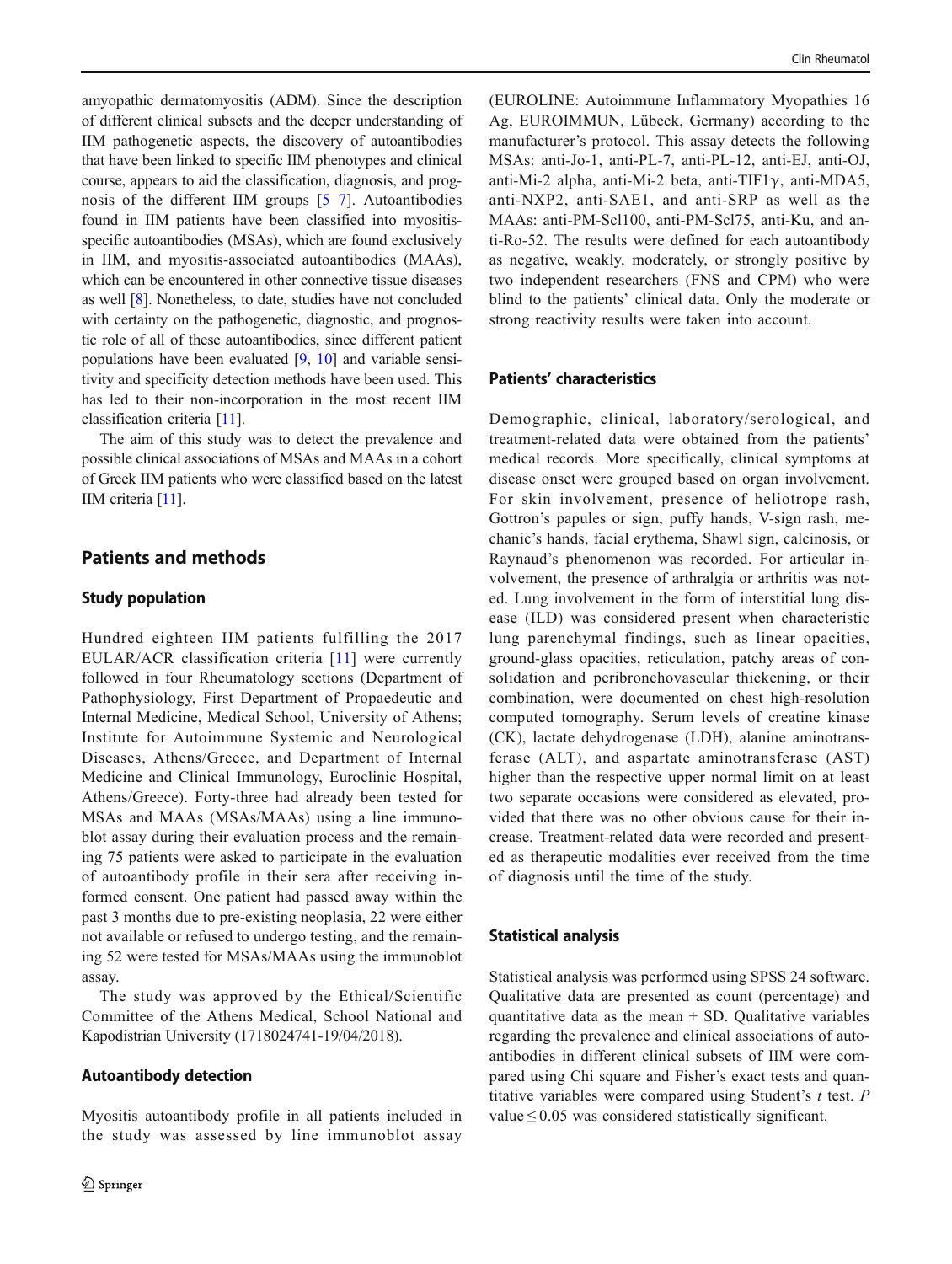## Results

# IIM classification, patient characteristics, and clinical manifestations

The study cohort included 95 patients, women in their majority (76%), with a mean age of  $58.3 \pm 14.3$  years and mean disease duration  $6.8 \pm 5.3$  years. Based on the 2017 EULAR/ ACR criteria web calculator  $[11]$  $[11]$  $[11]$ , 60% of the patients were classified as definite IIM (mean probability  $97.6 \pm 6.1\%$ , minimum score without muscle biopsy 8.8/with muscle biopsy 9.3), 37% as probable IIM (mean probability  $71.7 \pm 14.4\%$ , minimum score without muscle biopsy 6.5/with muscle biopsy 7.3), and 3% as possible IIM (mean probability  $52.3 \pm$ 1.5%, minimum score without muscle biopsy 5.4). As to the subgroups of IIM, 46% classified as DM, 31% as PM, 18% as ADM, 4% as juvenile DM (JDM), and 1% as IBM. Regarding the different IIM clinical manifestations in these five subgroups, symmetrical proximal muscle weakness of upper and/or lower limbs was equally frequent in DM, PM, JDM, and IBM patients, while, as expected, was absent in ADM patients ( $P < 0.001$ ). On the other hand, the classical cutaneous manifestations of DM (heliotrope rash, Gottron's papules and Gottron sign) were significantly more prevalent in DM, ADM, and JDM, while they were not seen in PM and IBM patients ( $P < 0.001$ ,  $P = 0.0029$ ,  $P = 0.003$  respectively). Vsign rash and facial erythema were documented in similar frequency in DM and ADM patients, less frequently in PM patients, and was absent in JDM and IBM patients ( $P = 0.048$ ,  $P = 0.020$  respectively). Muscle enzymes, at disease diagnosis, were significantly less elevated in ADM patients compared to other IIM subgroups  $(P < 0.001)$  $(P < 0.001)$  (Table 1). Neoplasia preceding or following IIM diagnosis was equally frequently attested in DM and PM patients, while none of the ADM, JDM, or IBM patients had such history before or during the years of follow-up (Table [1\)](#page-3-0). Therapeutic modalities ever used to treat the patients in the different IIM subgroups did not differ (Table [1\)](#page-3-0).

# Myositis autoantibodies and IIM subgroups

MSA/MAAs were positive in 77% patients. Of those, 44% had only MSA positivity, 23% had only MAA positivity, 33% had MSA and MAA positivity, while 23% were MSA and MAA negative. Among MSAs, the anti-synthetase antibodies (ASAs) (anti-Jo1, anti-PL-12, anti-PL-7 anti-EJ, and anti-OJ) were the most prevalent autoantibodies (27%). Among the ASAs, anti-Jo1 was most frequently detected (80%), while it was the second most frequent autoantibody in the entire cohort (22%). The MAA anti-Ro52 was the most frequently present (31%) autoantibody in the entire cohort. In the different IIM subgroups, prevalence of MSAs and/or MAAs did not differ significantly. Interestingly, the appearance of anti-Jo1 antibody was uniformly distributed among DM, PM, ADM, and JDM, while the rest of the ASAs were only detected in the DM subgroup; anti-Mi2 was detected only in the DM subgroup, while anti-SAE and anti-Ku were more prevalent in ADM patients. JDM patients were positive only for anti-Jo1, anti-Ro52, and anti-PMScl75, while the single IBM patient included in the study had no autoantibody positivity (Table [2](#page-4-0)).

# Myositis autoantibodies and demographic/clinical/laboratory associations

Stratifying IIM patients based on whether they tested positive for any MSAs/MAAs, the IIM patients in the autoantibodypositive group were significantly more women (81%) compared to the autoantibody-negative group (59%,  $P = 0.049$ ). From all clinical manifestations studied, the MSA-/MMApositive patients did only differ in the prevalence of IIM characteristic skin rashes (heliotrope rash, Gottron's papules or sign, puffy hands, V-sign rash, mechanic's hands, facial erythema, Shawl sign) compared to the MSA-/MMA-negative patients (79% versus 59% respectively,  $P = 0.020$ ).

When considering only MSA positivity, the MSA-negative IIM patients demonstrated more frequently elevated serum muscle enzymes at presentation, compared to the MSApositive IIM patients (85% versus 62%,  $P = 0.011$ ). From the MSAs, when evaluating the ASAs, ASAs-positive patients presented more frequently with Gottron's papules (18% versus 8%,  $P = 0.038$ ), mechanic's hands (8% versus 4%,  $P < 0.001$ ), facial erythema (43% versus 12%,  $P = 0.014$ ), and ILD (44% versus 19%,  $P = 0.015$ ) whereas tended to have more dysphagia/esophageal dysmotility  $(P = 0.058)$  and arthralgias ( $P = 0.067$ ) compared to the ASAs-negative patients. IIM patients who presented solely MAA positivity tended to have more often puffy hands (23% versus  $8\%, P = 0.054$ ) and Raynaud's phenomenon (35% versus 15%,  $P = 0.058$ ) compared to the MAA negative. When associating the more prevalent MSAs/MAAs in our cohort to all clinical parameters studied, anti-Ro52-positive patients tended to present more frequently with mechanic's hands (Fig. [1](#page-4-0)). Anti-Jo1-positive patients presented more frequently arthralgias and ILD and less frequently facial erythema. Anti-SRP and anti-Ku positivity did not contribute significantly to any particular clinical characteristic. Anti-PMScl75-positive patients had more frequently puffy hands and Raynaud's phenomenon. Anti-TIF1 $\gamma$ positivity tended to associate with more frequent Gottron's papules, myalgias/muscle tenderness, and muscle weakness of proximal upper extremities. Anti-Mi2 $\alpha$  positivity is associated with more frequent presentation of Gottron sign and puffy hands. Anti-SAE1 reactivity is associated with the presence of Gottron sign and dysphagia/esophageal dysmotility (Fig. [1](#page-4-0)).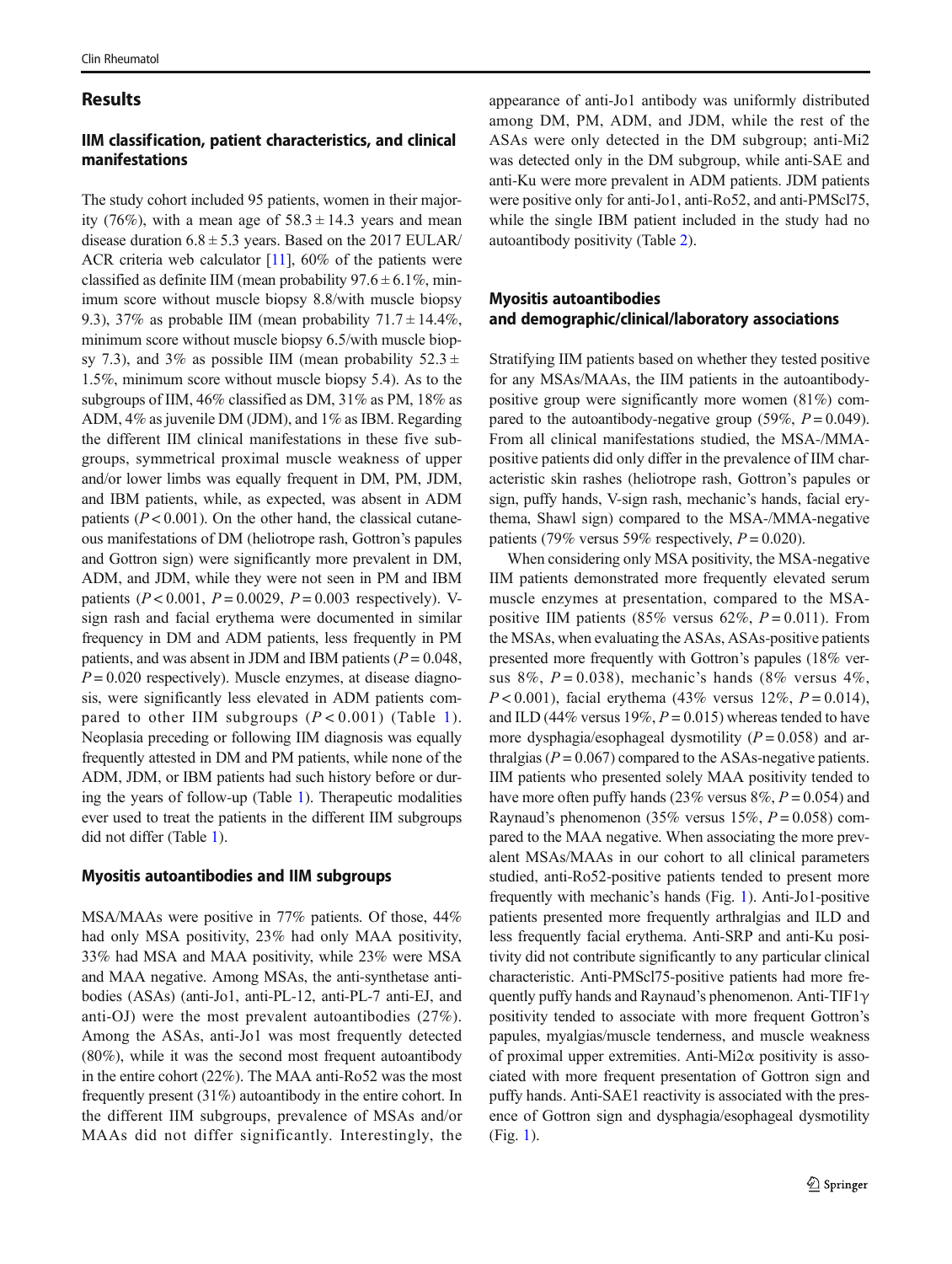<span id="page-3-0"></span>Table 1 Demographic, clinical, and laboratory characteristics as well as treatment modalities ever used for the entire cohort of the IIM patients and for the five IIM subgroups separately. All parameters are expressed as frequencies and percentages for the categorical variables or as means  $\pm$ standard deviations (SD) for the continuous variables

|                                                              | All patients $(n = 95)$ DM $(n = 44)$ PM $(n = 29)$ ADM $(n = 17)$ JDM $(n = 4)$ IBM $(n = 1)$ P |                 |                 |                 |                  |                  |          |
|--------------------------------------------------------------|--------------------------------------------------------------------------------------------------|-----------------|-----------------|-----------------|------------------|------------------|----------|
| Female gender                                                | 72(76)                                                                                           | 33(75)          | 21(72)          | 15 (88)         | 3(75)            | 0(0)             | ns       |
| Age of disease onset, years (mean $\pm$ SD)                  | $48.2 \pm 16$                                                                                    | $49.5 \pm 15.3$ | $52.3 \pm 13.8$ | $43.8 \pm 13.8$ | $16.2 \pm 0.9$   | 71               | < 0.001  |
| Current age, years (mean $\pm$ SD)                           | $58.3 \pm 14.3$                                                                                  | $60.0 \pm 14.7$ | $61.0 \pm 4.9$  | $53.5 \pm 13.0$ | $35.2 \pm 5.1$   | 77               | 0.002    |
| Disease duration, years (mean $\pm$ SD)                      | $6.8 \pm 5.3$                                                                                    | $7.8 \pm 6.9$   | $6.10 \pm 4.9$  | $5.1 \pm 8.1$   | $9.5 \pm 4.4$    | $\mathbf{1}$     | ns       |
| Clinical manifestations at disease onset                     |                                                                                                  |                 |                 |                 |                  |                  |          |
| Weight loss                                                  | 7(7)                                                                                             | 4(9)            | 3(10)           | 0(0)            | 0(0)             | 0(0)             | ns       |
| Fever                                                        | 15(16)                                                                                           | 8(18)           | 4(14)           | 0(0)            | 3(75)            | 0(0)             | 0.007    |
| Myalgias/muscle tenderness                                   | 55 (58)                                                                                          | 31 (70)         | 15(52)          | 5(29)           | 3(75)            | 1(100)           | 0.038    |
| Neoplasia preceding/following IIM<br>diagnosis               | 12(13)                                                                                           | 7(16)           | 5(17)           | 0(0)            | 0(0)             | 0(0)             | $\rm ns$ |
| Heliotrope rash                                              | 35(37)                                                                                           | 24 (54)         | 0(0)            | 9(53)           | 2(50)            | 0(0)             | < 0.001  |
| Gottron's papules                                            | 16(17)                                                                                           | 9(20)           | 0(0)            | 6(35)           | 1(25)            | 0(0)             | 0.029    |
| Gottron sign                                                 | 25(26)                                                                                           | 17(39)          | 0(0)            | 6(35)           | 2(50)            | 0(0)             | 0.003    |
| V-sign rash                                                  | 29(30)                                                                                           | 17(39)          | 4 (14)          | 8(47)           | 0(0)             | 0(0)             | 0.048    |
| Facial erythema                                              | 33(35)                                                                                           | 18(41)          | 6(17)           | 10(59)          | 0(0)             | 0(0)             | 0.020    |
| Shawl sign                                                   | 6(6)                                                                                             | 4(9)            | 0(0)            | 2(12)           | 0(0)             | 0(0)             | ns       |
| Mechanic's hands                                             | 6(6)                                                                                             | 1(2)            | 2(7)            | 3(18)           | 0(0)             | 0(0)             | ns       |
| Calcinosis                                                   | 5(5)                                                                                             | 4(9)            | 1(3)            | 0(0)            | 0(0)             | 0(0)             | ns       |
| Raynaud                                                      | 118(19)                                                                                          | 8 (18)          | 5(17)           | 3(17)           | 2(50)            | 0(0)             | ns       |
| Puffy hands                                                  | 10(10)                                                                                           | 6(14)           | 2(7)            | 2(12)           | 0(0)             | 0(0)             | ns       |
| Oral mucosa ulcers                                           | 6(7)                                                                                             | 5(11)           | 0(0)            | 1(6)            | 0(0)             | 0(0)             | ns       |
| Musculoskeletal manifestations                               |                                                                                                  |                 |                 |                 |                  |                  |          |
| Arthralgias                                                  | 35(37)                                                                                           | 15(34)          | 12(41)          | 5(29)           | 3(75)            | 0(0)             | ns       |
| Non-erosive arthritis                                        | 7(7)                                                                                             | 2(4)            | 4(14)           | 1(6)            | 0(0)             | 0(0)             | ns       |
| Symmetrical muscle weakness of proximal<br>upper extremities | 59(62)                                                                                           | 33 (75)         | 21(72)          | 0(0)            | 4(100)           | 1(100)           | < 0.001  |
| Symmetrical muscle weakness of proximal<br>lower extremities | 71 (75)                                                                                          | 40 (91)         | 26(90)          | 0(0)            | 4(100)           | 1(100)           | < 0.001  |
| Proximal leg muscles weaker that distal                      | 59 (62)                                                                                          | 31 (70)         | 24(83)          | 0(0)            | 4(100)           | 0(0)             | < 0.001  |
| Dysphagia or esophageal dysmotility                          | 18(19)                                                                                           | 9(20)           | 7(24)           | 1(6)            | 1(25)            | 0(0)             | ns       |
| Lung involvement-interstitial lung disease                   | 25(27)                                                                                           | 13 (29)         | 7(24)           | 5(33)           | 0(0)             | 0(0)             | ns       |
| Elevated serum levels CK or LDH or<br><b>SGOT</b> or SGPT    | 74 (78)                                                                                          | 36 (82)         | 27 (93)         | 6(35)           | 4(100)           | 1(100)           | < 0.001  |
| Thyroid dysfunction at the time of diagnosis $6(6)$          |                                                                                                  | 1(2)            | 3(11)           | 2(12)           | 0(0)             | 0(0)             | ns       |
| Statin use at the time of diagnosis                          | 7(7)                                                                                             | 1(2)            | 4 (14)          | 2(12)           | 0(0)             | 0(0)             | ns       |
| Treatment with GC                                            | 85 (89)                                                                                          | 33 (59)         | 26 (90)         | 14 (87)         | 4(100)           | 1(100)           | ns       |
| Treatment with MTX                                           | 75 (79)                                                                                          | 38 (86)         | 22(76)          | 11(6)           | 4(100)           | $\boldsymbol{0}$ | $\rm ns$ |
| Treatment with CyS-A                                         | 15(16)                                                                                           | 10(23)          | 2(7)            | 1(6)            | 2(50)            | $\boldsymbol{0}$ | $\rm ns$ |
| Treatment with AZA                                           | 27(29)                                                                                           | 17(39)          | 7(24)           | 3(19)           | $\boldsymbol{0}$ | $\boldsymbol{0}$ | $\rm ns$ |
| Treatment with RTX                                           | 21(23)                                                                                           | 13(30)          | 4(14)           | 4(25)           | $\boldsymbol{0}$ | $\boldsymbol{0}$ | ns       |
| Treatment with IVIg                                          | 42 (45)                                                                                          | 23(53)          | 12(41)          | 3(19)           | 3(75)            | 1(100)           | ns       |
| Treatment with CYC                                           | 16(17)                                                                                           | 10(23)          | 4(14)           | 2(16)           | $\boldsymbol{0}$ | $\boldsymbol{0}$ | ns       |
| Treatment with MMF                                           | 9(10)                                                                                            | 4(9)            | 4(14)           | 1(6)            | $\boldsymbol{0}$ | $\boldsymbol{0}$ | $\rm ns$ |

IIM idiopathic inflammatory myopathies, DM dermatomyositis, PM polymyositis, ADM amyopathic dermatomyositis, JDM juvenile dermatomyositis, IBM inclusion body myositis, CK creatine kinase, LDH lactate dehydrogenase, SGOT aspartate aminotransferase, SGPT alanine aminotransferase, GC glucocorticoids, MTX methotrexate, Cys-A cyclosporine-A, AZA azathioprine, RTX rituximab, IVIg intravenous immunoglobulins, CYC cyclophosphamide, MMF mycophenolate mofetil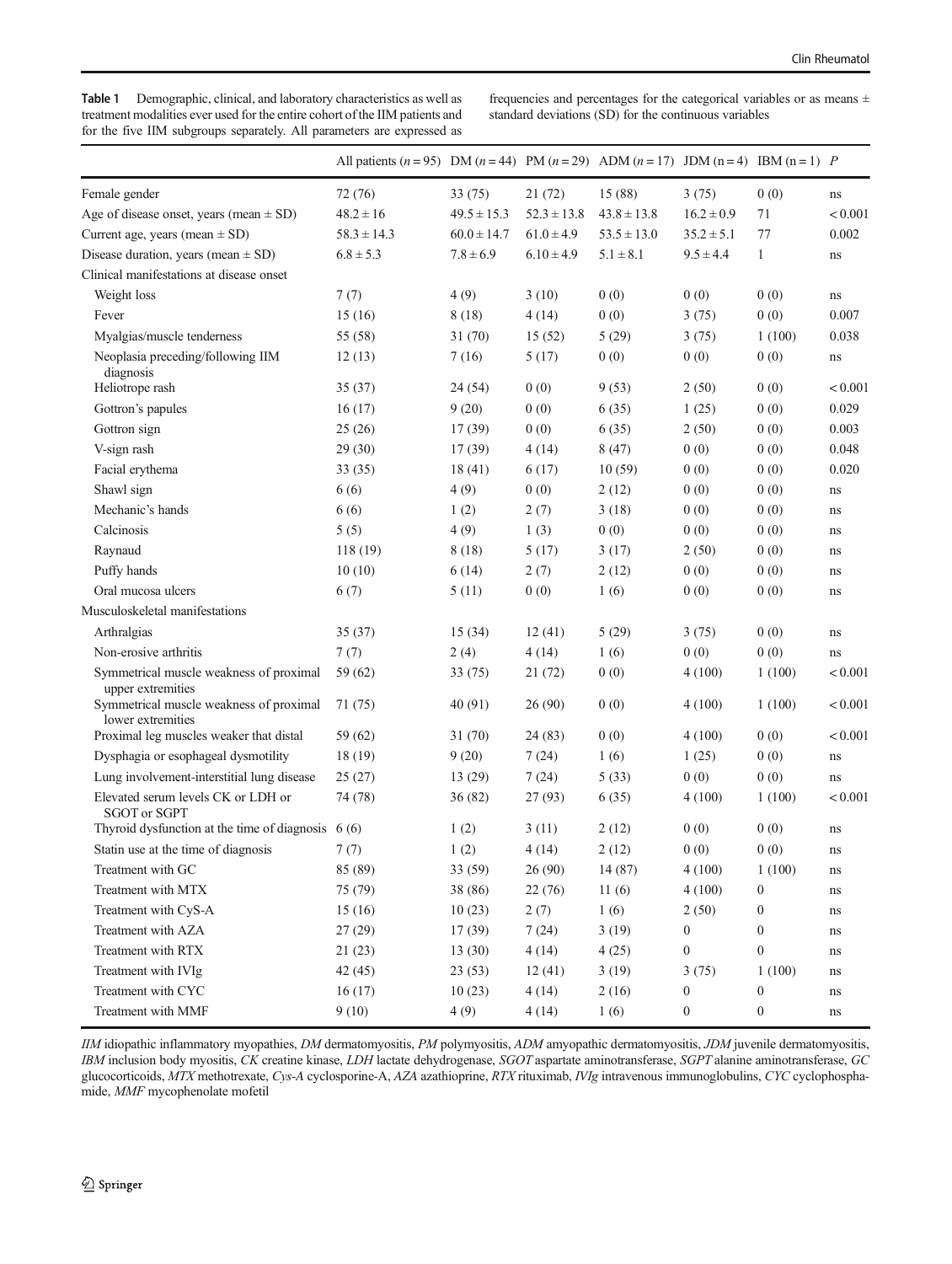<span id="page-4-0"></span>Table 2 Prevalence of the myositis (specific and associated) autoantibodies in the entire cohort and in the five IIM subgroups. Results are expressed as frequencies and percentages

| Myositis autoantibodies             | All patients<br>$(n=95)$ | <b>DM</b><br>$(n = 44)$ | <b>PM</b><br>$(n=29)$ | <b>ADM</b><br>$(n=17)$ | <b>JDM</b><br>$(n=4)$ | <b>IBM</b><br>$(n=1)$ | $\overline{P}$ |
|-------------------------------------|--------------------------|-------------------------|-----------------------|------------------------|-----------------------|-----------------------|----------------|
| Positive myositis<br>autoantibodies | 73 (77)                  | 37(84)                  | 20(69)                | 14 (82)                | 2(50)                 | 0(0)                  | ns             |
| Anti- $Ro-52$                       | 29(30)                   | 14(32)                  | 9(31)                 | 4(23)                  | 2(50)                 | 0(0)                  | ns             |
| Anti-Jo-1                           | 21(22)                   | 8(18)                   | 8(28)                 | 4(23)                  | 1(25)                 | 0(0)                  | ns             |
| Anti-SRP                            | 12(13)                   | 7(16)                   | 3(10)                 | 2(12)                  | 0(0)                  | 0(0)                  | ns             |
| Anti-PM-Scl75                       | 9(9)                     | 4(9)                    | 3(10)                 | 1(6)                   | 1(25)                 | 0(0)                  | ns             |
| Anti-TIF1 $\gamma$                  | 7(7)                     | 1(14)                   | 3(10)                 | 3(10)                  | 0(0)                  | 0(0)                  | ns             |
| Anti-Mi- $2\alpha$                  | 6(6)                     | 5(11)                   | 0(0)                  | 1(6)                   | 0(0)                  | 0(0)                  | ns             |
| Anti-Mi- $2\beta$                   | 6(6)                     | 6(14)                   | 0(0)                  | 0(0)                   | 0(0)                  | 0(0)                  | ns             |
| Anti-SAE1                           | 6(6)                     | 3(7)                    | 1(3)                  | 2(12)                  | 0(0)                  | 0(0)                  | ns             |
| Anti-Ku                             | 6(6)                     | 3(7)                    | 1(3)                  | 2(12)                  | 0(0)                  | 0(0)                  | ns             |
| Anti-NXP2                           | 4(4)                     | 3(7)                    | 1(3)                  | 0(0)                   | 0(0)                  | 0(0)                  | ns             |
| Anti-PM-Scl100                      | 4(4)                     | 2(4)                    | 1(3)                  | 1(6)                   | 0(0)                  | 0(0)                  | ns             |
| Anti- $PI - 12$                     | 3(3)                     | 3(7)                    | 0(0)                  | 0(0)                   | 0(0)                  | 0(0)                  | ns             |
| Anti-PL-7                           | 1(1)                     | 1(2)                    | 0(0)                  | 0(0)                   | 0(0)                  | 0(0)                  | ns             |
| Anti-MDA5                           | 1(1)                     | 1(2)                    | 0(0)                  | 0(0)                   | 0(0)                  | 0(0)                  | ns             |
| Anti-EJ                             | 1(1)                     | 1(2)                    | 0(0)                  | 0(0)                   | 0(0)                  | 0(0)                  | ns             |
| Anti-OJ                             | 1(1)                     | 0(0)                    | 1(3)                  | 0(0)                   | 0(0)                  | 0(0)                  | ns             |
| Anti-aminoacyl-tRNA<br>synthetases  | 2(2)                     | 1(2)                    | 1(3)                  | 0(0)                   | 0(0)                  | 0(0)                  | ns             |

## Co-existence of MSAs and MAAs

Among the MSA-/MAA-positive patients, 20% had dual autoantibody positivity, 11% had triple autoreactivity, while only 5% had more than three positive autoantibodies. Few MSAs were detected in combination with MAAs. ASAs and anti-Ku autoantibodies were found in four patients  $(P = 0.042)$ , while ASAs and anti-PMScl75 in three patients  $(P = 0.034)$ . Anti-



Fig. 1 Association of myositis autoanibodies with particular clinical manifestations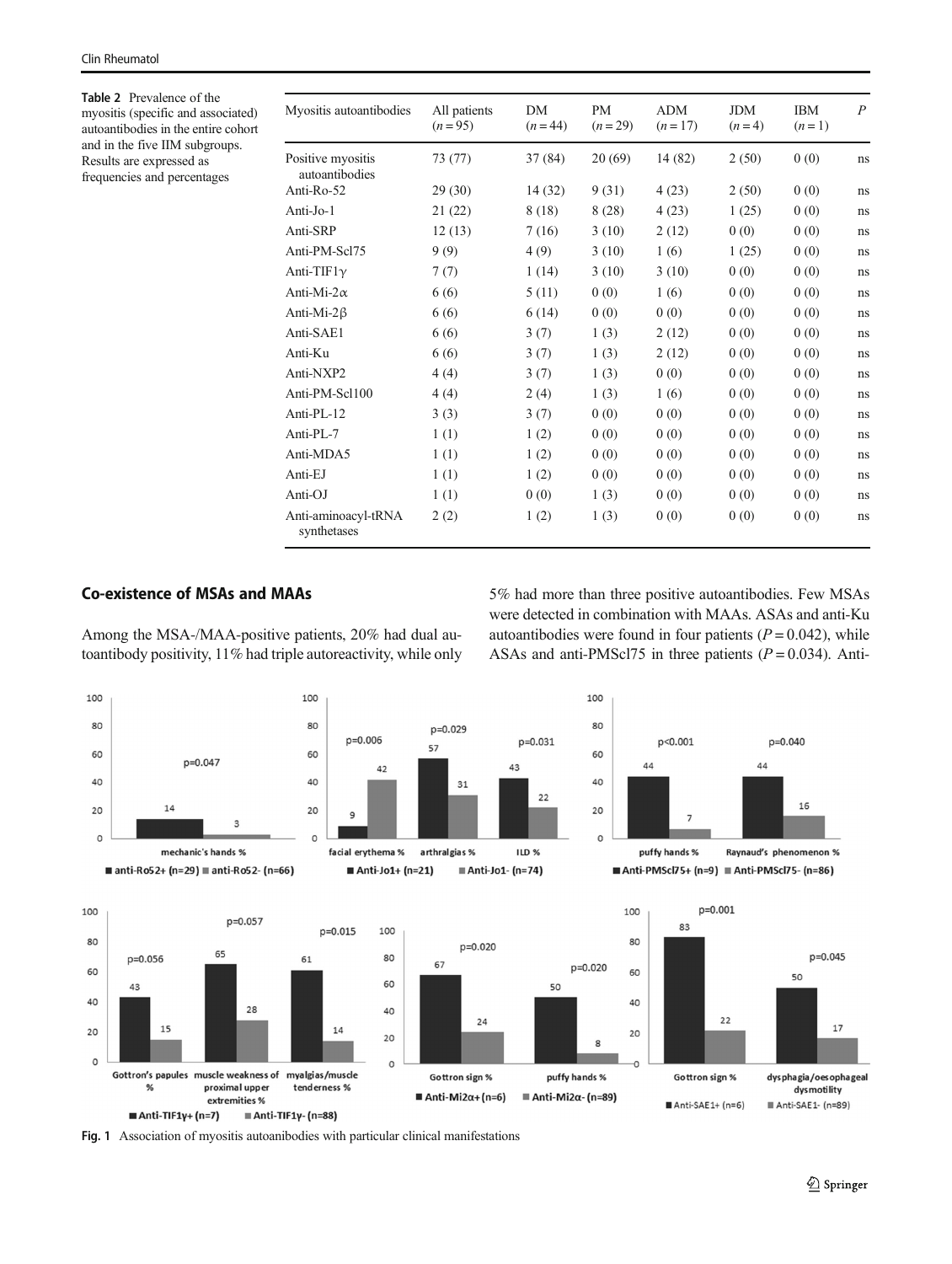Ku is associated with anti-PL12 ( $P < 0.001$ ) and anti-Mi2 $\beta$  in two patients  $(P = 0.005)$  and with anti-SRP in three patients  $(P = 0.004)$ . The most apparent association was found between anti-Ro52 and anti-Jo-1 ( $P = 0.05$ ) as well as between anti-Ro-52 and ASAs  $(P = 0.025)$ .

## **Discussion**

In the present study, we re-classified consecutive Greek IIM patients based on the latest IIM classification criteria [[11](#page-6-0)] and we evaluated the prevalence and possible clinical and laboratory/serological associations of MSAs and MAAs detected by a commercially available line immunoblot assay. In the last few years, measurement of MSAs/MAAs has been increasingly introduced in the clinical practice. For the past decades, immunoprecipitation (IP) has been considered a reliable assay for the detection of the majority of MSAs; nevertheless, it has been performed only at a limited number of research laboratories and never became a routine assay in clinical practice. With the growing need to introduce detection of MSAs/MAAs in the classification criteria [[11](#page-6-0), [12](#page-6-0)] as well as in the clinical routine, the use of line immunoblot assays as an alternative to IP has been tested. Although results are limited and at times still controversial, there is some evidence that line immunoblot assays could represent a reliable alternative [\[13](#page-6-0)–[15\]](#page-7-0). Nonetheless, more studies from larger registries are needed to harmonize these assays and improve their accuracy.

In our cohort, DM was the most prevalent IIM subgroup, which is in accordance with the results from the large EuroMyostis registry [\[16\]](#page-7-0) and with previous studies reporting an increased prevalence of DM in southern Europe [[10](#page-6-0)]. MSAs were positive in approximately half of the patients and MAAs in one third.

These numbers are somewhat higher than those reported in studies of patients from similar geographic origin [\[9,](#page-6-0) [17](#page-7-0)]. This could be attributed to different assays used to detect myositis autoantibodies [\[18](#page-7-0)] as well as to different IIM subgroups included in these studies. More precisely, in European patients with DM, PM, and IBM [[9](#page-6-0)], MSAs/MAAs were detected by immunoblot, enzyme-linked immunosorbent assay (ELISA), and/or IP. In this study, MSAs were detected in approximately one third of patients, yet not all autoantibodies currently available were measured at that time. In a series of 88 Mediterranean patients, 30% were positive for at least one MSA and 43% for at least one MAA, measured by ELISA and IP  $[17]$ . In a recent study  $[19]$  $[19]$  of Indian patients with DM, PM, JDM, and connective tissue disease-associated myositis, the overall prevalence of MSAs/MAAs detected by line immunoblot, as we have used, was similar to the prevalence of our cohort. Although the use of different autoantibody detection methods in various studies, including ours, creates a

limitation to proper MSA/MAA prevalence comparison and clinical association in patients with IIM, the more frequently detected MSAs and MAAs in our cohort (anti-Jo-1, anti-Mi2, anti-SRP, anti-TIF1-γ, anti-Ro-52, anti-PMScl75, anti-Ku, anti-SAE1) are not different and in general have similar prevalence to those found in other cohorts, irrespectively of the antibody detection method used [[9,](#page-6-0) [17](#page-7-0), [19](#page-7-0), [20\]](#page-7-0). The only MSA that was more prevalent in our cohort compared to the already published series was anti-SRP [[9,](#page-6-0) [17](#page-7-0), [19,](#page-7-0) [20](#page-7-0)]. Anti-SRP autoantibodies are known to be associated with immunemediated necrotizing myositis (IMNM) and are more frequently found in Asian origin than in European patients. Of note, in our cohort, the 12 patients that showed anti-SRP reactivity did not have IMNM. Nevertheless, the prevalence of anti-SRP varies highly among studies (0–54%) [[7\]](#page-6-0) and there is a strong heterogeneity of anti-SRP positivity in IMNM and non-IMNM subgroups [[21\]](#page-7-0). Whether these differences are due to genetic or environmental factors, or different immunoassays used is still questionable [[7](#page-6-0), [18](#page-7-0)], therefore, it has been suggested that both indirect immunofluorescence and dot immunoassay are necessary to confirm the diagnosis of anti-SRP-associated myositis [\[21](#page-7-0)].

When considering association of autoantibody positivity with particular clinical manifestations, there are several classical MSAs (anti-Jo-1, PL-7, PL-12, EJ, OJ, Mi-2, and SRP) known for years to be specific for PM/DM among other systemic autoimmune rheumatic diseases [[7\]](#page-6-0). In our cohort, in line with the literature [\[8,](#page-6-0) [9](#page-6-0), [17,](#page-7-0) [20](#page-7-0)], from the classical MSAs, ASA positivity related to a collection of clinical manifestations depicting the anti-synthetase syndrome (ILD, arthritis, Raynaud's phenomenon, mechanic's hands) and anti-Jo1 positivity associated independently with ILD. Moreover, anti-Mi2, in our cohort, was solely detected in DM patients, in agreement with already published reports [[7,](#page-6-0) [18](#page-7-0)].

Some newer antibodies such as anti-TIF1- $\gamma$  and anti-MDA5 have the strongest evidence to also be considered as MSAs [[22,](#page-7-0) [23\]](#page-7-0) and are both associated with distinct clinical subsets of DM; anti-TIF1- $\gamma$  with cancerassociated DM and anti-MDA5 with ADM often complicated by rapidly progressive ILD [\[22,](#page-7-0) [23\]](#page-7-0). Malignancy in our cohort ever occurred in 13% of the total patient population, a prevalence identical to other large IIM cohorts [\[16\]](#page-7-0). Neoplasia can develop before, concurrently, or subsequently to the onset of IIM in a period of time as long as 10 years, but is usually recognized within (before or after) 3 years of IIM diagnosis [[24](#page-7-0)]. Although it has been shown that the prevalence of neoplasia in anti-TIF1- $\gamma$ positive adult DM patients is high in comparison to all other MSAs [\[8,](#page-6-0) [24](#page-7-0), [25\]](#page-7-0), in our cohort, anti-TIF1- $\gamma$  positivity did not associate to cancer, probably either because the mean follow-up time after IIM diagnosis in our cohort is less than 10 years or because the mean age of our cohort is less than 60 years of age and it has been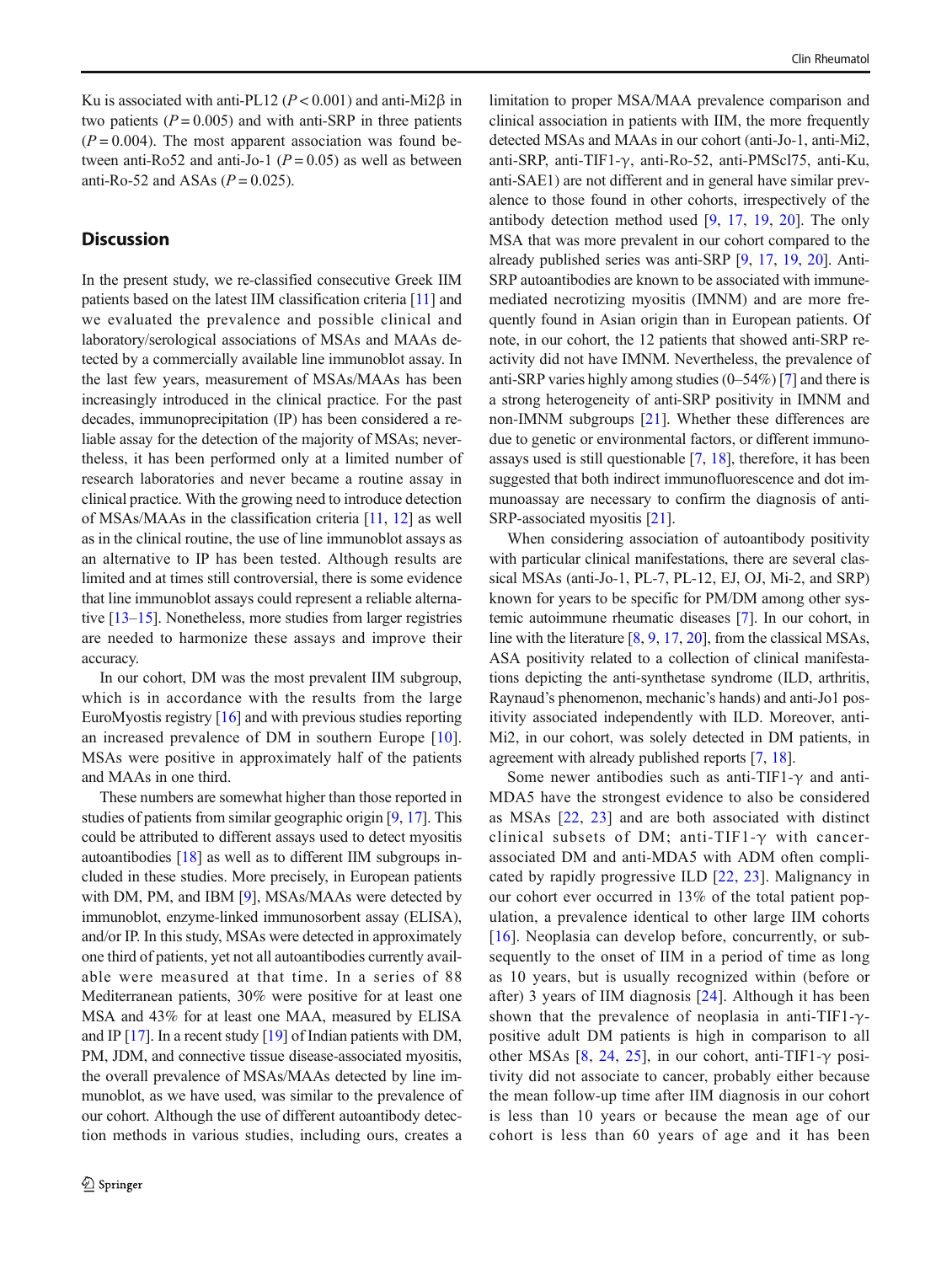<span id="page-6-0"></span>postulated that in such IIM patients, the risk of cancer is somewhat lower [8, [25\]](#page-7-0).

Definition of MAAs is more vague than of MSAs, as the former are considered autoantibodies that can be found in IIM but are not specific for this diagnosis and may also be found in other systemic autoimmune rheumatic diseases [7].MAAs (anti-PM-Scl, anti-Ku, anti-U1 ribonucleoprotein (RNP), and U1/ U2RNP) are known to be associated with PM/DM-overlap syndromes. They can also be found in cases of muscular involvement in systemic lupus erythematosus (SLE) and systemic sclerosis (SSc) even if they are not considered PM/DM-overlap syndromes. In our cohort, anti-PMScl75-positive patients showed more frequently puffy hands and Raynaud's phenomenon, common clinical manifestations of overlap syndromes [8]. Anti-Ro52 antibody can be found in IIMs and is classified as a MAA; however, the significance of anti-Ro52 appears to be different from others in this category [\[26](#page-7-0)]. Anti-Ro52 specificity can be found in unselected populations or healthy individuals relatively frequently  $(\sim 0.5-1\%)$  in contrast to rare occurrence (< 0.1%) of MSAs and other MAAs that are associated with overlap syndromes [[27\]](#page-7-0). Anti-Ro52 is frequently associated with other MSAs, in particular ASAs (anti-Jo-1, PL-7, PL-12) [[28\]](#page-7-0), but is also found frequently in patients with SLE, SSc, Sjögren's syndrome, and other autoimmune diseases. It has been shown that anti-Ro52 is often present in patients with ILD, its presence could probably precede development of autoimmune disease and therefore separate and repeated detection of anti-Ro52 antibodies might be useful in anti-synthetase syndrome-related diagnosis [[26](#page-7-0)]. In our cohort, anti-Ro52-positive patients presented more frequently mechanic's hands, anisolated clinical manifestation of the anti-synthetase syndrome, and as already shown in other series [9, [20,](#page-7-0) [28\]](#page-7-0), anti-Ro52 positivity was strongly associated with anti-Jo-1 reactivity.

In conclusion, in this cohort of Greek consecutive IIM patients classified with the latest myositis criteria [11], although MSA and/or MAA positivity did not predict a specific IIM subgroup, their different subtypes and prevalence as well as their clinical associations are in line with previous reports of cohorts of similar geographic distribution. It is apparent that an international effort should be undertaken in order to conclusively decide whether these autoantibodies, measured with a standardized method, should be included in every day clinical practice to aid diagnosis and prognosis of IIM.

Funding information The study was supported by an uncommitted grant from the Institute for Autoimmune Systemic and Neurological Diseases.

## Compliance with ethical standards

The study was approved by the Ethical/Scientific Committee of the Athens Medical, School National and Kapodistrian University (1718024741-19/04/2018).

Disclosures None.

## References

- 1. Bohan A, Perter J, Peter JB (1975) Polymiositis and dermatomyositis (first of two parts). N Engl J Med 292:344–347. [https://doi.org/](https://doi.org/10.1016/B978-012595961-2/50037-8) [10.1016/B978-012595961-2/50037-8](https://doi.org/10.1016/B978-012595961-2/50037-8)
- 2. Bohan APJ (1975) Polymyositis and dermatomyositis (second of two parts). N Engl J Med 292:403–407. [https://doi.org/10.1056/](https://doi.org/10.1056/NEJM198109243051303) [NEJM198109243051303](https://doi.org/10.1056/NEJM198109243051303)
- 3. Dalakas MC (1991) Polymyositis, dermatomyositis and inclusionbody myositis. N Engl J Med 325:1487–1498
- 4. Dalakas MC, Hohlfeld R (2003) Polymyositis and dermatomyositis. Lancet 362:971–982. [https://doi.org/10.1016/S0140-6736\(03\)](https://doi.org/10.1016/S0140-6736(03)14368-1) [14368-1](https://doi.org/10.1016/S0140-6736(03)14368-1)
- 5. Troyanov Y, Targoff IN, Tremblay JL, Goulet JR, Raymond Y, Senécal JL (2005) Novel classification of idiopathic inflammatory myopathies based on overlap syndrome features and autoantibodies: analysis of 100 French Canadian patients. Medicine (Baltimore) 84:231–249. [https://doi.org/10.1097/01.md.](https://doi.org/10.1097/01.md.0000173991.74008.b0) [0000173991.74008.b0](https://doi.org/10.1097/01.md.0000173991.74008.b0)
- 6. Betteridge Z, McHugh N (2016) Myositis-specific autoantibodies: an important tool to support diagnosis of myositis. J Intern Med 280:8–23. <https://doi.org/10.1111/joim.12451>
- 7. Satoh M, Tanaka S, Ceribelli A, Calise SJ, Chan EKL (2017) A comprehensive overview on myositis-specific antibodies: new and old biomarkers in idiopathic inflammatory myopathy. Clin Rev Allergy Immunol 52:1–19. [https://doi.org/10.1007/s12016-015-](https://doi.org/10.1007/s12016-015-8510-y) [8510-y](https://doi.org/10.1007/s12016-015-8510-y)
- 8. Gunawardena H (2017) The clinical features of myositis-associated autoantibodies: a review. Clin Rev Allergy Immunol 52:45–57. <https://doi.org/10.1007/s12016-015-8513-8>
- 9. Brouwer R, Hengstman GJD, Vree Egberts W et al (2001) Autoantibody profiles in the sera of European patients with myositis. Ann Rheum Dis 60:116–123. [https://doi.org/10.1136/ard.60.2.](https://doi.org/10.1136/ard.60.2.116) [116](https://doi.org/10.1136/ard.60.2.116)
- 10. Hengstman GJD, Van Venrooij WJ, Vencovsky J et al (2000) The relative prevalence of dermatomyositis and polymyositis in Europe exhibits a latitudinal gradient. Ann Rheum Dis 59:141–142. [https://](https://doi.org/10.1136/ard.59.2.141) [doi.org/10.1136/ard.59.2.141](https://doi.org/10.1136/ard.59.2.141)
- 11. Lundberg IE, Tjärnlund A, Bottai M, Werth VP, Pilkington C, Visser M, Alfredsson L, Amato AA, Barohn RJ, Liang MH, Singh JA, Aggarwal R, Arnardottir S, Chinoy H, Cooper RG, Dankó K, Dimachkie MM, Feldman BM, Torre IGDL, Gordon P, Hayashi T, Katz JD, Kohsaka H, Lachenbruch PA, Lang BA, Li Y, Oddis CV, Olesinska M, Reed AM, Rutkowska-Sak L, Sanner H, Selva-O'Callaghan A, Song YW, Vencovsky J, Ytterberg SR, Miller FW, Rider LG (2017) 2017 European League Against Rheumatism/American College of Rheumatology classification criteria for adult and juvenile idiopathic inflammatory myopathies and their major subgroups. Ann Rheum Dis 76:1955–1964. [https://](https://doi.org/10.1136/annrheumdis-2017-211468) [doi.org/10.1136/annrheumdis-2017-211468](https://doi.org/10.1136/annrheumdis-2017-211468)
- 12. Malaviya AN, Delhi N, Kunj V, et al (2017) 2017 EULAR/ACR classification criteria for adult and juvenile idiopathic inflammatory myopathies and their major subgroups: little emphasis on autoantibodies, why? 2017 EULAR/ACR classification criteria for adult and juvenile idiopathic inflammator. 2017–2018. [https://doi.org/](https://doi.org/10.1136/annrheumdis-2017-212701) [10.1136/annrheumdis-2017-212701](https://doi.org/10.1136/annrheumdis-2017-212701)
- 13. Ghirardello A, Rampudda M, Ekholm L, Bassi N, Tarricone E, Zampieri S, Zen M, Vattemi GA, Lundberg IE, Doria A (2010) Diagnostic performance and validation of autoantibody testing in myositis by a commercial line blot assay. Rheumatology 49:2370– 2374. <https://doi.org/10.1093/rheumatology/keq281>
- 14. Rönnelid J, Barbasso S, Storfors H et al (2009) Use of a commercial line blot assay as a screening test for autoantibodies in inflammatory myopathies. Autoimmun Rev 9:58–61. [https://doi.org/10.1016/j.](https://doi.org/10.1016/j.autrev.2009.03.005) [autrev.2009.03.005](https://doi.org/10.1016/j.autrev.2009.03.005)